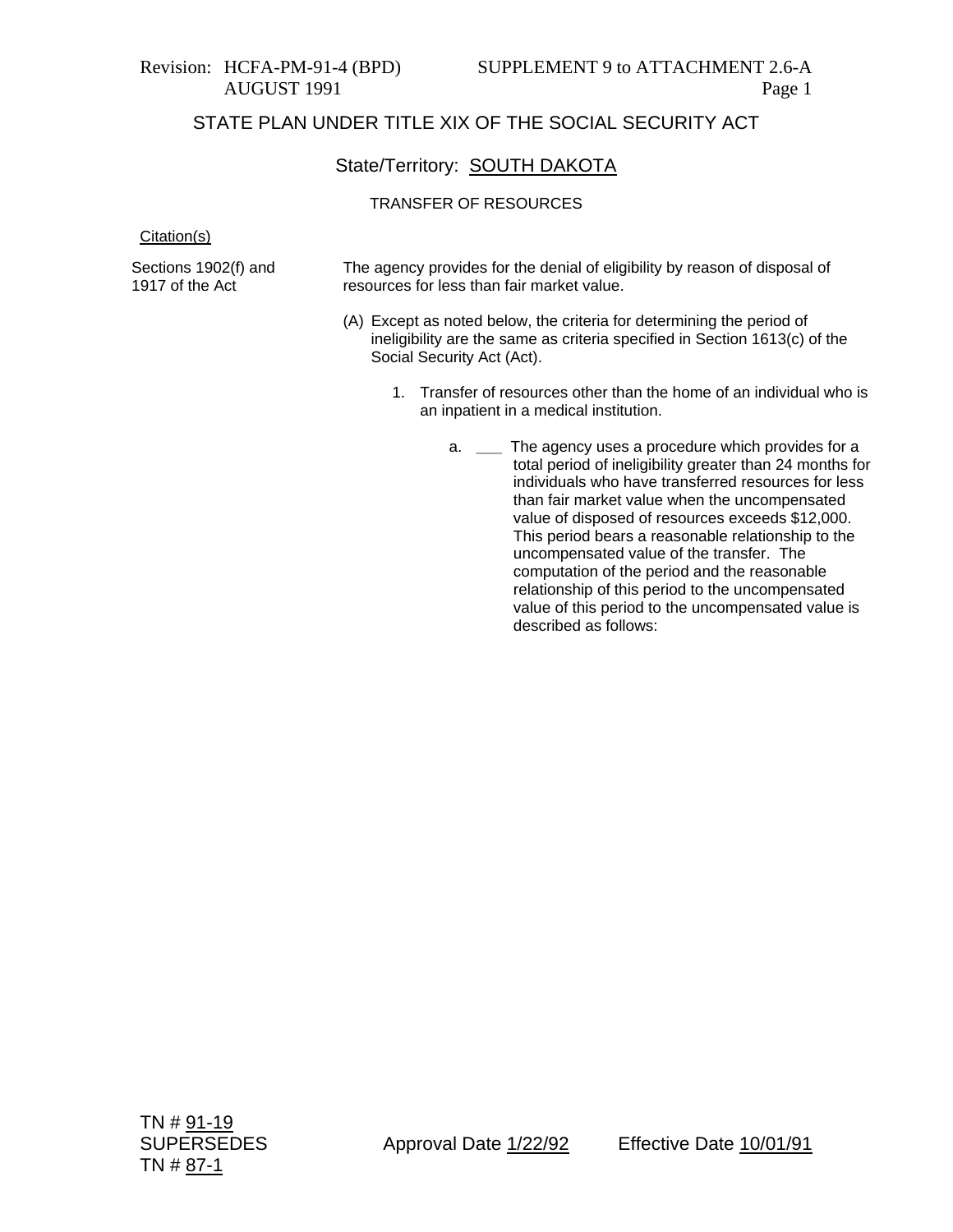### State/Territory: SOUTH DAKOTA

### TRANSFER OF RESOURCES (Continued)

#### Citation(s)

b. **\_X\_** The period of ineligibility is less than 30 month, as specified below:

> The uncompensated value is divided by the average NF monthly payment for the prior fiscal year. The result of this calculation will be the number of months the individual will be ineligible up to a maximum of 30 months.

c. **\_X\_** The agency has provisions for waiver of denial of eligibility in any instance where the State determines that a denial would work an undue hardship.

> An undue hardship will be considered to exist when the funds from a lump sum payment under the provisions of the Zebley decision are transferred into an irrevocable Medicaid qualifying trust.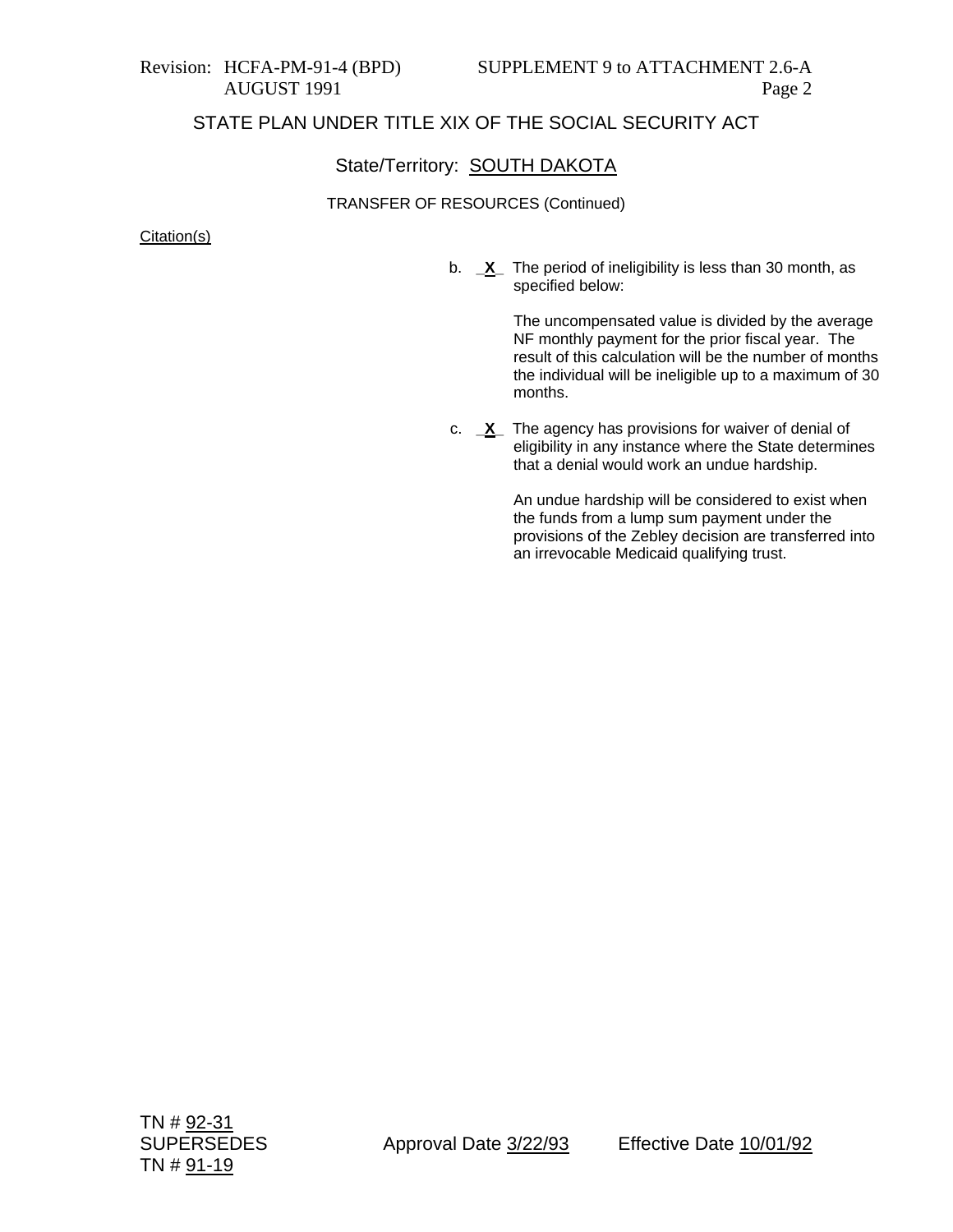## State/Territory: SOUTH DAKOTA

### TRANSFER OF RESOURCES (Continued)

Citation(s)

- 2. Transfer of the home of an individual who is an inpatient in a medical institution.
	- a. **\_\_\_** A period of ineligibility applies to inpatients in NF, ICF/MR or other medical institutions as permitted under Section 1917(c)(2)(B)(i).

Subject to the exceptions on page 2 of this supplement, an individual is ineligible for 30 months after the date on which he disposed of the home. However, if the uncompensated value of the home is less than the average amount payable under this plan for 30 months of care in a NF, the period of ineligibility is a shorter time, bearing a reasonable relationship (based on the average amount payable under this plan as medical assistance for care in an NF) to the uncompensated value of the home as follows: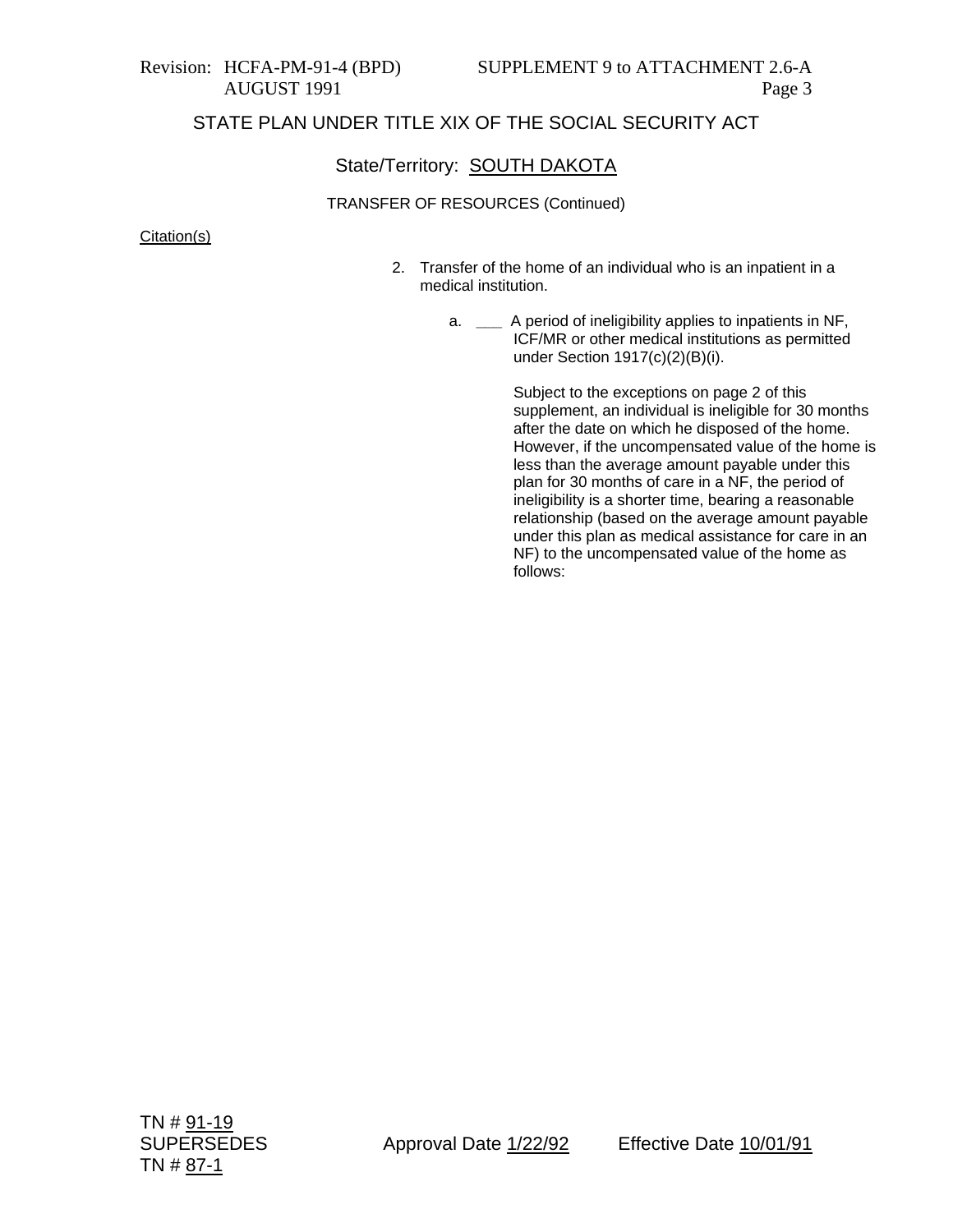## State/Territory: SOUTH DAKOTA

### TRANSFER OF RESOURCES (Continued)

Citation(s)

b. **\_\_\_** Subject to the exceptions on page 2 of this supplement, if the uncompensated value of the home is more than the average amount payable under this plan for 24 months of care in a SNF, the period of ineligibility is more than 24 months after the date on which he disposed of the home. The period of ineligibility bears a reasonable relationship (based upon the average amount payable under this plan as medical assistance for care in an SNF) to the uncompensated value of the home as follows: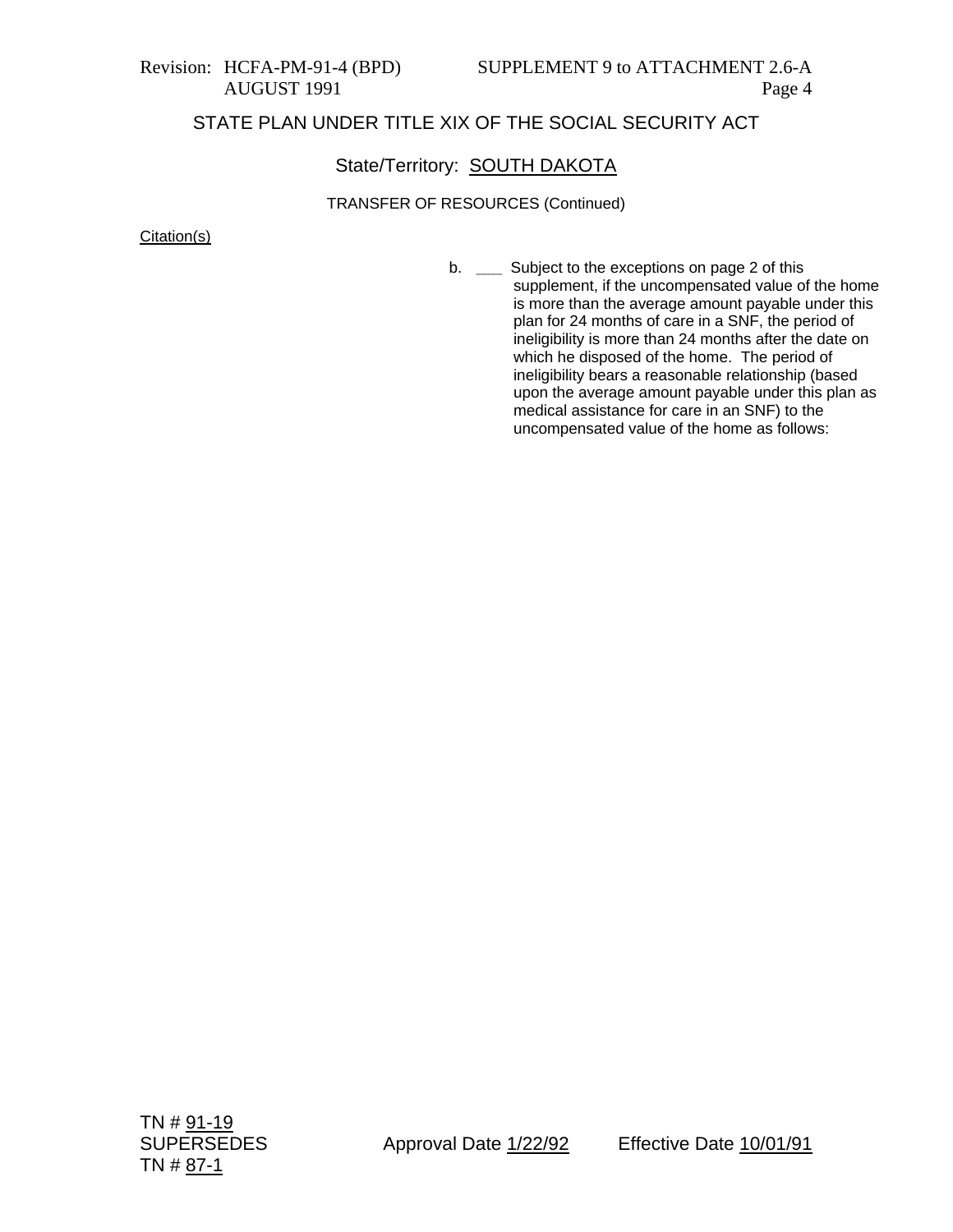### State/Territory: SOUTH DAKOTA

#### TRANSFER OF RESOURCES (Continued)

Citation(s)

No individual is ineligible by reason of item A.2 if--

- i. A satisfactory showing is made to the agency (in accordance with any regulations of the Secretary of Health and Human Services) that the individual can reasonably be expected to be discharged from the medical institution and to return to that home;
- ii. Title to the home was transferred to the individual's spouse or child who is under age 21, or (for States eligible to participate in the State program under Title XVI of the Social Security Act) is blind or permanently and totally disabled or (for States not eligible to participate in the State program under Title XVI of the Social Security Act) is blind or disabled as defined in Section 1614 of the Act;
- iii. A satisfactory showing is made to the agency (in accordance with any regulations of the Secretary of Health and Human Services) that the individual intended to dispose of the home either at fair market value or for other valuable consideration; or
- iv. The agency determines that denial of eligibility would work an undue hardship.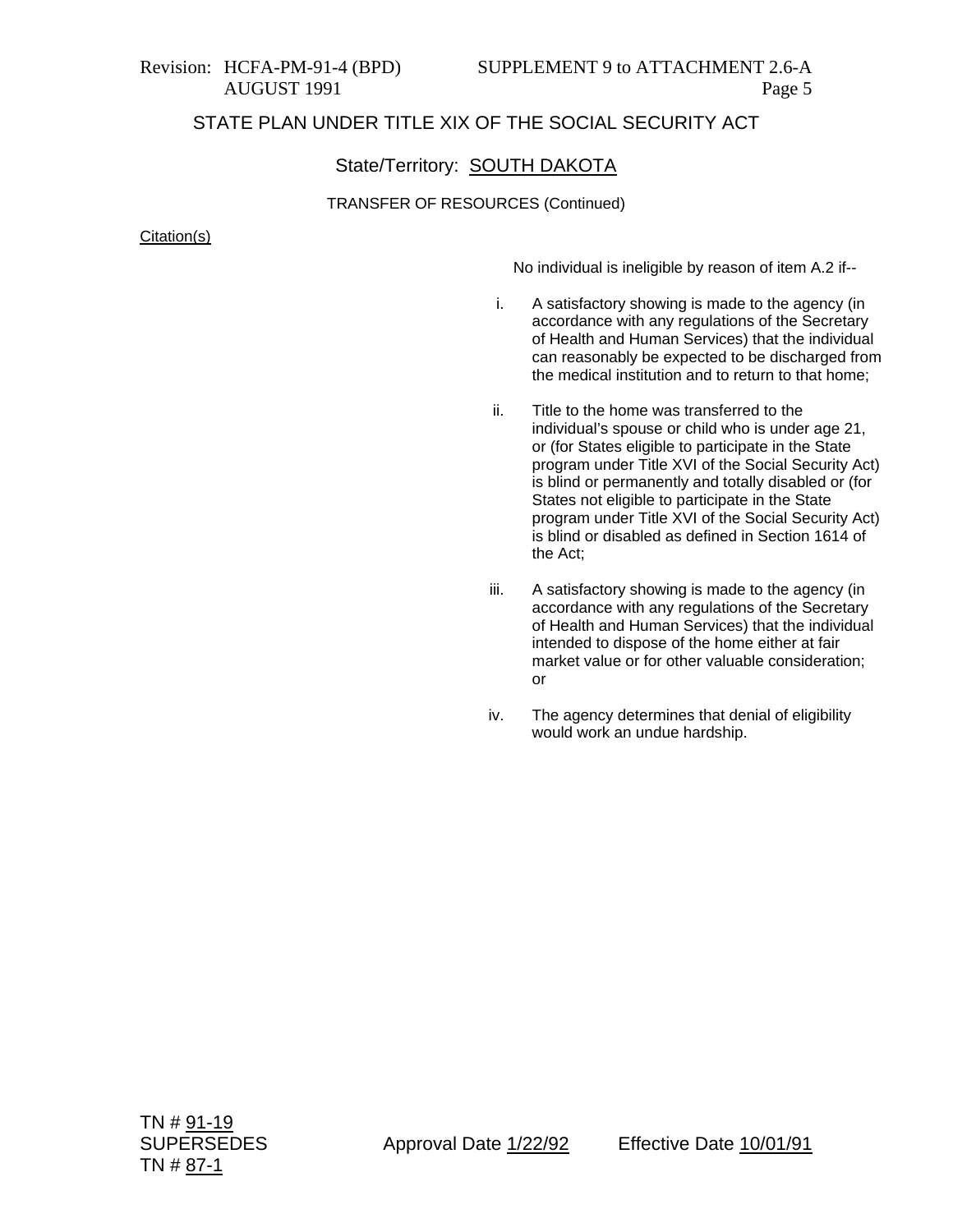### State/Territory: SOUTH DAKOTA

#### TRANSFER OF RESOURCES (Continued)

#### Citation(s)

- 3. 1902(f) States
	- **\_\_\_** Under the provisions of Section 1902(f) of the Social Security Act, the following transfer of resource criteria more restrictive than those established under Section 1917(c) of the Act, apply:

N/A

- B. Other than those procedures specified elsewhere in the supplement, the procedures for implementing denial of eligibility by reason of disposal of resources for less than fair market value are as follows:
	- 1. If the uncompensated value of the transfer is \$12,000 or less:

N/A

2. If the uncompensated value of the transfer is more than \$12,000:

N/A